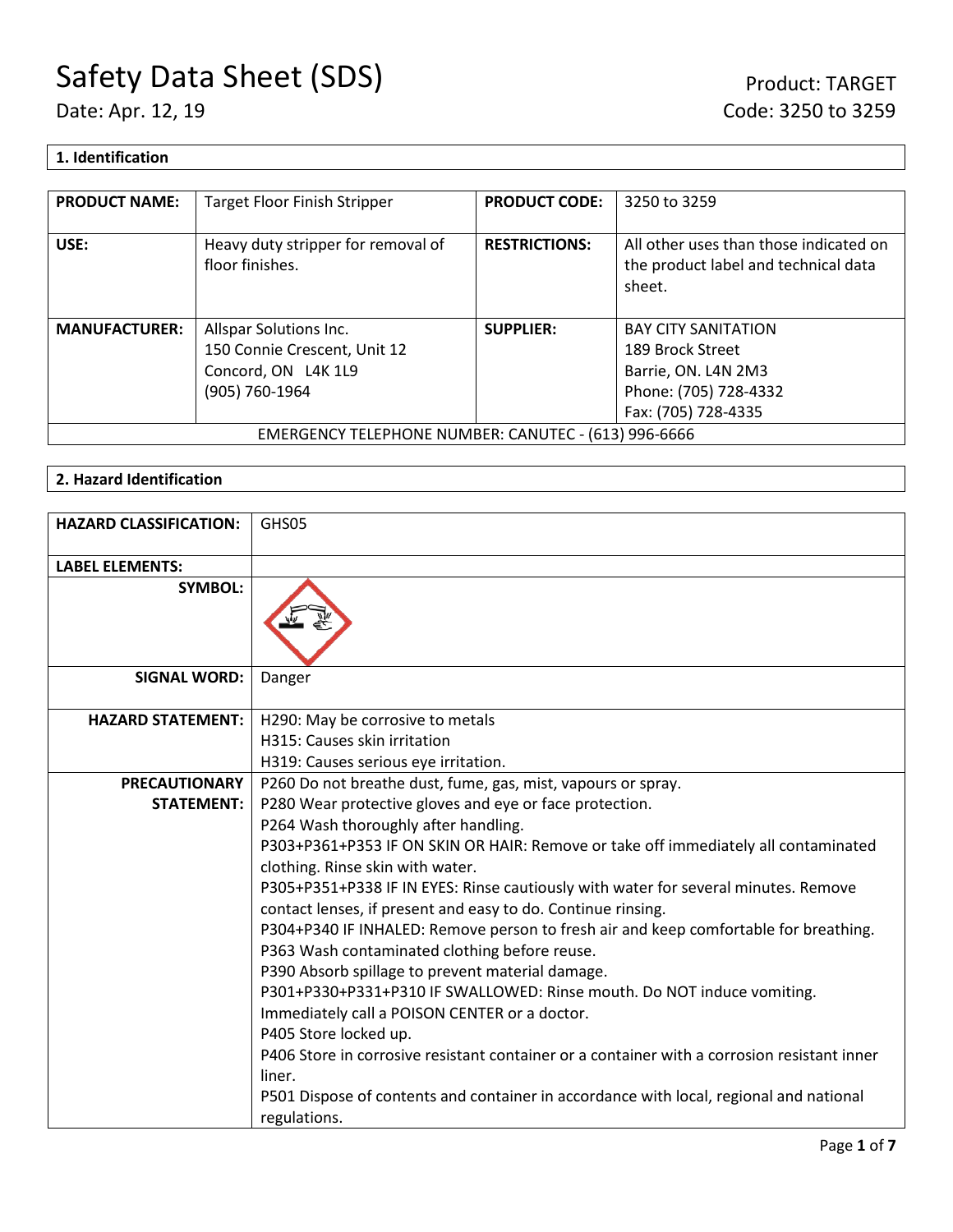**OTHER HAZARDS:** None.

## **3. COMPOSITION / INFORMATION ON INGREDIENTS**

| <b>CHEMICAL NAME</b>                                                                                           | <b>COMMON NAME</b> | <b>CAS REGISTRY</b> | <b>CONCENTRATION</b> |
|----------------------------------------------------------------------------------------------------------------|--------------------|---------------------|----------------------|
| 2-butoxyethanol                                                                                                | Butyl              | 111-76-2            | 15 - 40 %            |
| Monoethanolamine                                                                                               | <b>MEA</b>         | 141-43-5            | 7 - 13 %             |
| For production reasons a range is given. There are no additional ingredients present which, within the current |                    |                     |                      |

knowledge of the supplier and in the concentrations applicable, are classified as hazardous to health or the environment and hence require reporting in this section NOTE: Confidential business information rules can apply.

#### **4. FIRST-AID MEASURES**

| <b>FIRST-AID MEASURES BY ROUTE OF EXPOSURE:</b>                                            |                                                                                                                                                                                                                                                                        |  |
|--------------------------------------------------------------------------------------------|------------------------------------------------------------------------------------------------------------------------------------------------------------------------------------------------------------------------------------------------------------------------|--|
| <b>INHALATION:</b>                                                                         | If inhaled, remove from contaminated area to fresh air immediately. Apply artificial<br>respiration if not breathing. If breathing is difficult, give oxygen. Immediately obtain<br>medical aid if cough or other symptoms appear.                                     |  |
| <b>SKIN CONTACT:</b>                                                                       | Wash affected areas with copious quantities of water immediately. Remove<br>contaminated clothing and wash before re-use. Seek urgent medical assistance.                                                                                                              |  |
| <b>EYE CONTACT:</b>                                                                        | If in eyes, hold eyelids apart and flush the eye continuously with running water.<br>Continue flushing until advised to stop by the Poisons Information Centre or a<br>doctor, or for at least 15 minutes. Seek immediate medical assistance.                          |  |
| <b>INGESTION:</b>                                                                          | Rinse mouth thoroughly with water immediately. Give water to drink. DO NOT<br>induce vomiting. If vomiting occurs, give further water to achieve effective dilution<br>and lean the victim forward to reduce risk of aspiration. Seek immediate medical<br>assistance. |  |
| <b>MOST IMPORTANT SYMPTOMS</b><br><b>AND EFFECTS (ACUTE OR</b><br>DELAYED):                | Treat symptomatically as for strong alkalis. Burns are not immediately painful, onset<br>of pain may be minutes to hours.                                                                                                                                              |  |
| <b>IMMEDIATE MEDICAL</b><br><b>ATTENTION AND SPECIAL</b><br><b>TREATMENT IF NECESSARY:</b> | Treat symptomatically. Contact poison treatment specialist immediately if large<br>quantities have been ingested.                                                                                                                                                      |  |

### **5. FIRE-FIGHTING MEASURES**

| <b>SUITABLE EXTINGUISHING MEDIA:</b> | CO2, sand, extinguishing powder for surrounding fire.                   |  |
|--------------------------------------|-------------------------------------------------------------------------|--|
| UNSUITABLE EXTINGUISHING MEDIA:      | <b>NAV</b>                                                              |  |
| SPECIFIC HAZARDS ARISING FROM THE    | In case of accidental fire and extreme heat conditions, the following   |  |
| <b>HAZARDOUS PRODUCT:</b>            | gaseous products can be released after water evaporation: hydrocarbons, |  |
|                                      | carbon monoxides and dioxides (COx) and nitrogen dioxide (NOx).         |  |
| SPECIAL PROTECTIVE EQUIPMENT AND     | No special measures required                                            |  |
| <b>PRECAUTIONS FOR FIREFIGHTERS:</b> |                                                                         |  |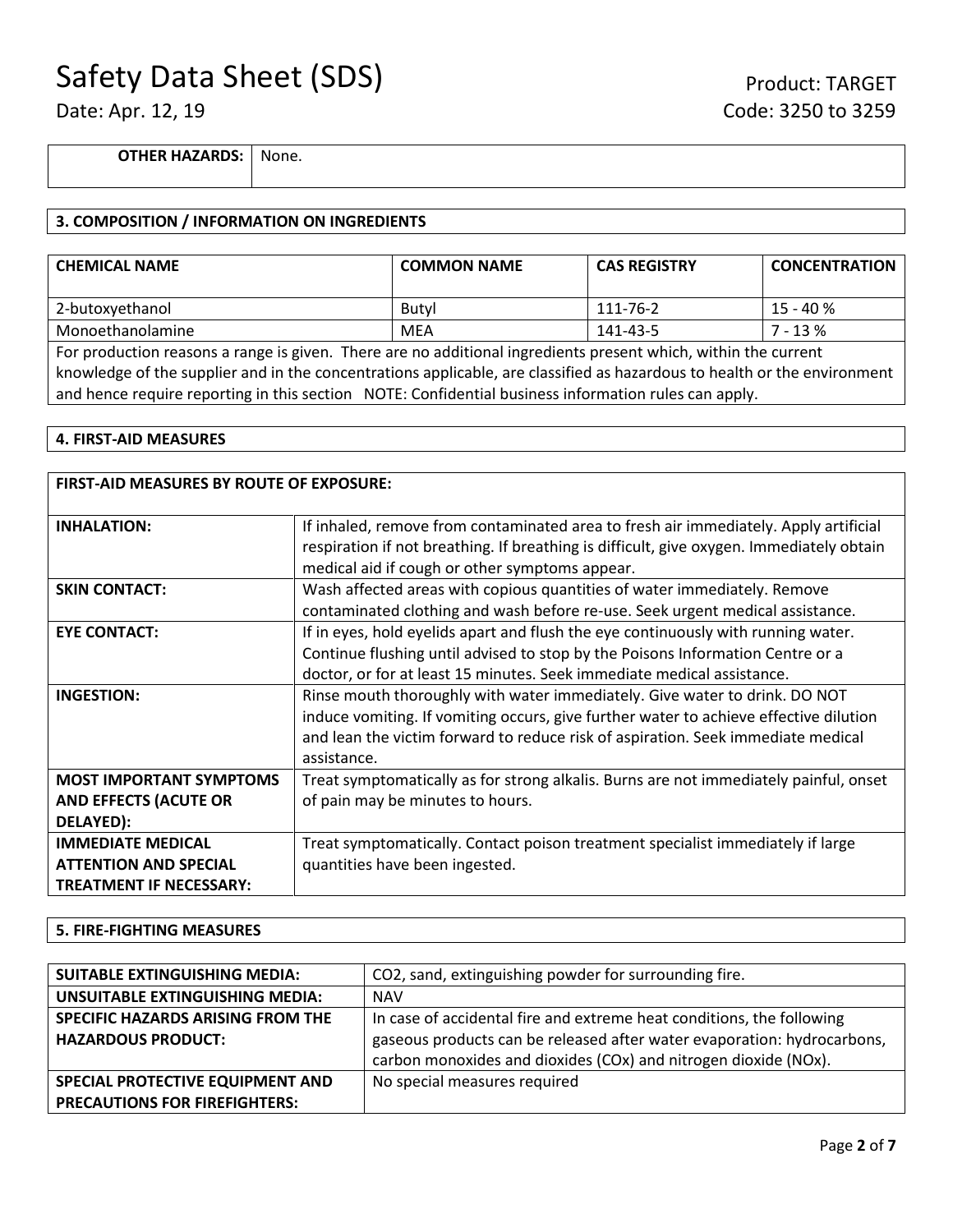## **ADDITIONAL INFORMATION:** This product is not flammable

#### **6. ACCIDENTAL RELEASE MEASURES**

| PERSONAL PRECAUTIONS, PROTECTIVE           | Wear recommended protective equipment(s). Keep unprotected            |  |
|--------------------------------------------|-----------------------------------------------------------------------|--|
|                                            |                                                                       |  |
| <b>EQUIPMENT AND EMERGENCY PROCEDURES:</b> | persons away.                                                         |  |
| <b>METHODS AND MATERIALS FOR</b>           | SMALL SPILL: Stop leak if without risk. Move containers from spill    |  |
| <b>CONTAINMENT AND CLEANING UP:</b>        | area. Dilute with water and mop up. Alternatively absorb with an      |  |
|                                            | inert dry material and place in an appropriate waste disposal         |  |
|                                            | container. Dispose of via a licensed waste disposal contractor.       |  |
|                                            | LARGE SPILL: Stop leak if without risk. Move containers from spill    |  |
|                                            | area. Approach release from upwind. Prevent entry into sewers,        |  |
|                                            | water courses, basements or confined areas. Wash spillages into an    |  |
|                                            | effluent treatment plant or proceed as follows. Contain and collect   |  |
|                                            | spillage with non-combustible, absorbent material e.g. sand, earth,   |  |
|                                            | vermiculite or diatomaceous earth and place in container for          |  |
|                                            | disposal according to local regulations (see Section 13). The spilled |  |
|                                            | material may be neutralized vinegar or citric acid. Dispose of via a  |  |
|                                            | licensed waste disposal contractor. Contaminated absorbent            |  |
|                                            | material may pose the same hazard as the spilled product. Note: see   |  |
|                                            | Section 1 for emergency contact information and Section 13 for        |  |
|                                            | waste disposal.                                                       |  |

## **7. HANDLING AND STORAGE**

| <b>PRECAUTIONS FOR SAFE HANDLING:</b> | Put on appropriate personal protective equipment (see Section 8). Do not<br>get in eyes or on skin or clothing. Do not breathe vapour or mist. Do not<br>ingest. If during normal use the material presents a respiratory hazard, use<br>only with adequate ventilation or wear appropriate respirator. Keep in the<br>original container or an approved alternative made from a compatible<br>material, kept tightly closed when not in use. Keep away from acids and<br>oxidizers. Empty containers retain product residue and can be hazardous.<br>Do not reuse container. When diluting or preparing solution, add caustic<br>to water slowly in small amounts to avoid boiling and splattering. Never<br>use hot water! |
|---------------------------------------|------------------------------------------------------------------------------------------------------------------------------------------------------------------------------------------------------------------------------------------------------------------------------------------------------------------------------------------------------------------------------------------------------------------------------------------------------------------------------------------------------------------------------------------------------------------------------------------------------------------------------------------------------------------------------------------------------------------------------|
| <b>CONDITIONS FOR SAFE STORAGE</b>    | Store in accordance with local regulations. Store in original container                                                                                                                                                                                                                                                                                                                                                                                                                                                                                                                                                                                                                                                      |
| INCLUDING INCOMPATIBLE MATERIAL:      | protected from direct sunlight in a dry, cool and well-ventilated area, away                                                                                                                                                                                                                                                                                                                                                                                                                                                                                                                                                                                                                                                 |
|                                       | from incompatible materials (see Section 10) and food and drink.                                                                                                                                                                                                                                                                                                                                                                                                                                                                                                                                                                                                                                                             |
|                                       | Containers that have been opened must be carefully resealed and kept                                                                                                                                                                                                                                                                                                                                                                                                                                                                                                                                                                                                                                                         |
|                                       | upright to prevent leakage. Do not store in unlabeled containers. Use                                                                                                                                                                                                                                                                                                                                                                                                                                                                                                                                                                                                                                                        |
|                                       | appropriate containment to avoid environmental contamination.                                                                                                                                                                                                                                                                                                                                                                                                                                                                                                                                                                                                                                                                |
|                                       | Corrosive to aluminum, tin, copper and zinc. Corrosive to steel at elevated                                                                                                                                                                                                                                                                                                                                                                                                                                                                                                                                                                                                                                                  |
|                                       | temperatures                                                                                                                                                                                                                                                                                                                                                                                                                                                                                                                                                                                                                                                                                                                 |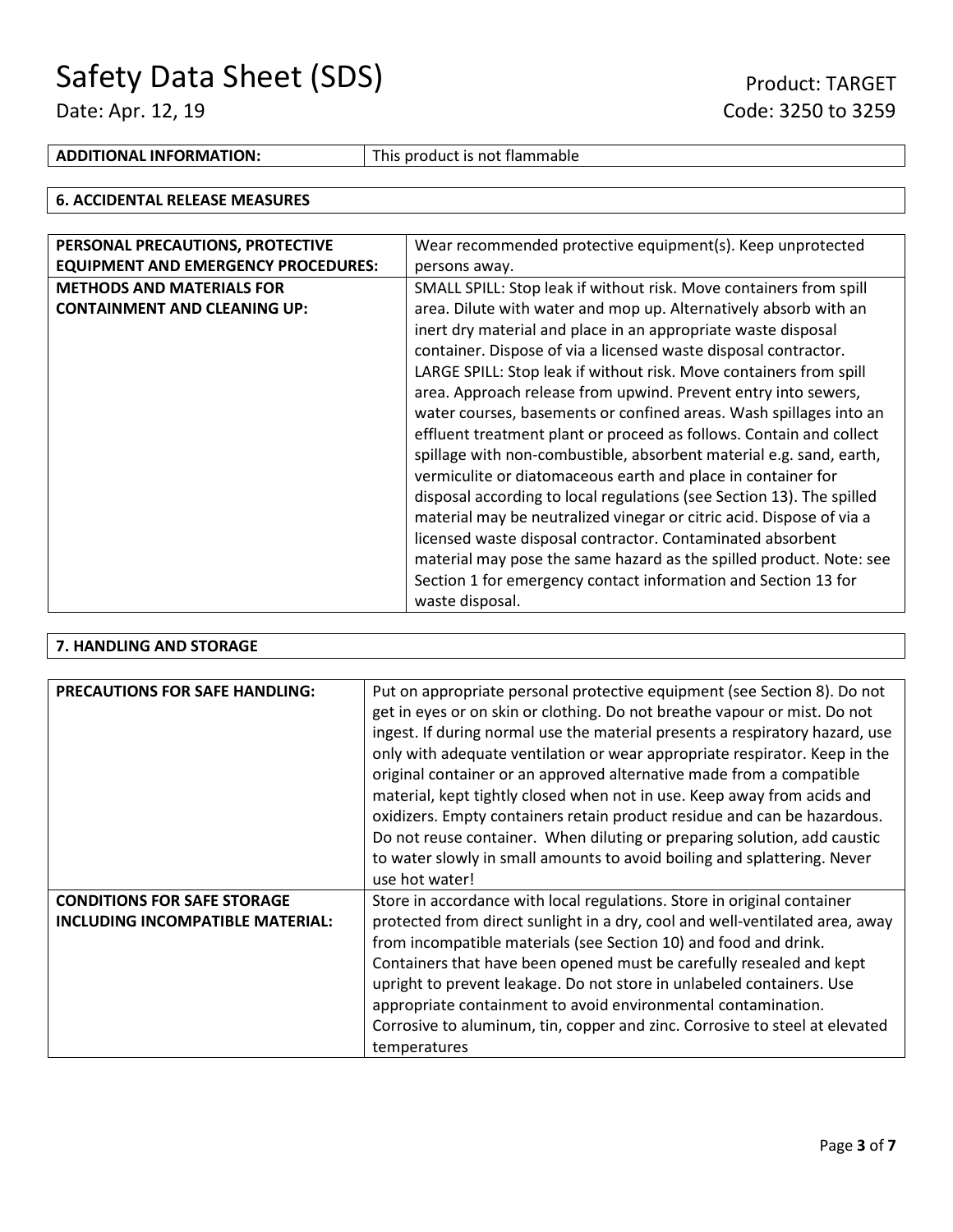## **8. EXPOSURE CONTROLS / PERSONAL PROTECTION**

|                                       | CONTROL PARAMETERS, INCLUDING OCCUPATIONAL EXPOSURE GUIDELINES OR BIOLOGICAL EXPOSURE LIMITS AND |  |
|---------------------------------------|--------------------------------------------------------------------------------------------------|--|
| THE SOURCE OF THOSE VALUES:           |                                                                                                  |  |
|                                       |                                                                                                  |  |
| <b>APPROPRIATE ENGINEERING</b>        | In industrial situations maintain the concentrations values below the TWA.                       |  |
| <b>CONTROLS:</b>                      | This may be achieved by process modification, use of local exhaust                               |  |
|                                       | ventilation, capturing substances at the source, or other methods.                               |  |
| <b>INDIVIDUAL PROTECTION MEASURES</b> | Avoid contact with the eyes and skin. Do not breathe dust, fume, gas, mist,                      |  |
| (E.G. PERSONAL PROTECTIVE             | vapours or spray. Immediately remove all soiled and contaminated clothing.                       |  |
| <b>EQUIPMENT):</b>                    | Wash hands before breaks and at the end of work. Keep away from                                  |  |
|                                       | foodstuffs, beverages and feed.                                                                  |  |
|                                       | Breathing equipment: Where ventilation is not adequate, respiratory                              |  |
|                                       | protection may be required. Avoid breathing dust, vapours or mists.                              |  |
|                                       | Respiratory protection should comply with AS 1716 - Respiratory Protective                       |  |
|                                       | Devices and be selected in accordance with AS 1715 - Selection, Use and                          |  |
|                                       | Maintenance of Respiratory Protective Devices. Filter capacity and respirator                    |  |
|                                       | type depends on exposure levels. In event of emergency or planned entry                          |  |
|                                       | into unknown concentrations a positive pressure, full-facepiece SCBA should                      |  |
|                                       | be used. If respiratory protection is required, institute a complete respiratory                 |  |
|                                       | protection program including selection, fit testing, training, maintenance and                   |  |
|                                       | inspection.                                                                                      |  |
|                                       | Protection of hands: Hand protection should comply with AS 2161,                                 |  |
|                                       | Occupational protective gloves - Selection, use and maintenance. Avoid skin                      |  |
|                                       | contact when removing gloves from hands, do not touch the gloves outer                           |  |
|                                       | surface. Dispose of gloves as hazardous waste.                                                   |  |
|                                       | Eye protection: The use of a face shield, chemical goggles or safety glasses                     |  |
|                                       | with side shield protection as appropriate. Must comply with Australian                          |  |
|                                       | Standards AS 1337 and be selected and used in accordance with AS 1336                            |  |
|                                       | Body protection: Clean clothing or protective clothing should be worn,                           |  |
|                                       | preferably with and apron. Clothing for protection against chemicals should                      |  |
|                                       | comply with AS 3765 Clothing for Protection Against Hazardous Chemicals.                         |  |

### **9. PHYSICAL AND CHEMICAL PROPERTIES**

| <b>APPEARANCE</b>            | Red Liquid              | <b>PH</b>                    | $13.0$ (+/- 0.5)   |
|------------------------------|-------------------------|------------------------------|--------------------|
| <b>ODOUR</b>                 | Solvent                 | <b>ODOUR THRESHOLD</b>       | <b>NAV</b>         |
| <b>MELTING POINT</b>         | <b>NAV</b>              | <b>FREEZING POINT</b>        | $\sim 0^{\circ}$ C |
| <b>INITIAL BOILING POINT</b> | $\approx 100^{\circ}$ C | <b>FLASH POINT</b>           | <b>NAP</b>         |
| <b>EVAPORATION RATE</b>      | <b>NAV</b>              | <b>FLAMMABILITY</b>          | <b>NAP</b>         |
| <b>LOWER FLAMMABLE LIMIT</b> | <b>NAP</b>              | <b>UPPER FLAMMABLE LIMIT</b> | <b>NAP</b>         |
| <b>VAPOUR PRESSURE</b>       | <b>NAV</b>              | <b>VAPOUR DENSITY</b>        | <b>NAV</b>         |
| <b>RELATIVE DENSITY</b>      | 1.20                    | <b>SOLUBILITY</b>            | Complete in water  |
| <b>PARTITION COEFFICIENT</b> | <b>NAV</b>              | <b>AUTO-IGNITION</b>         | <b>NAP</b>         |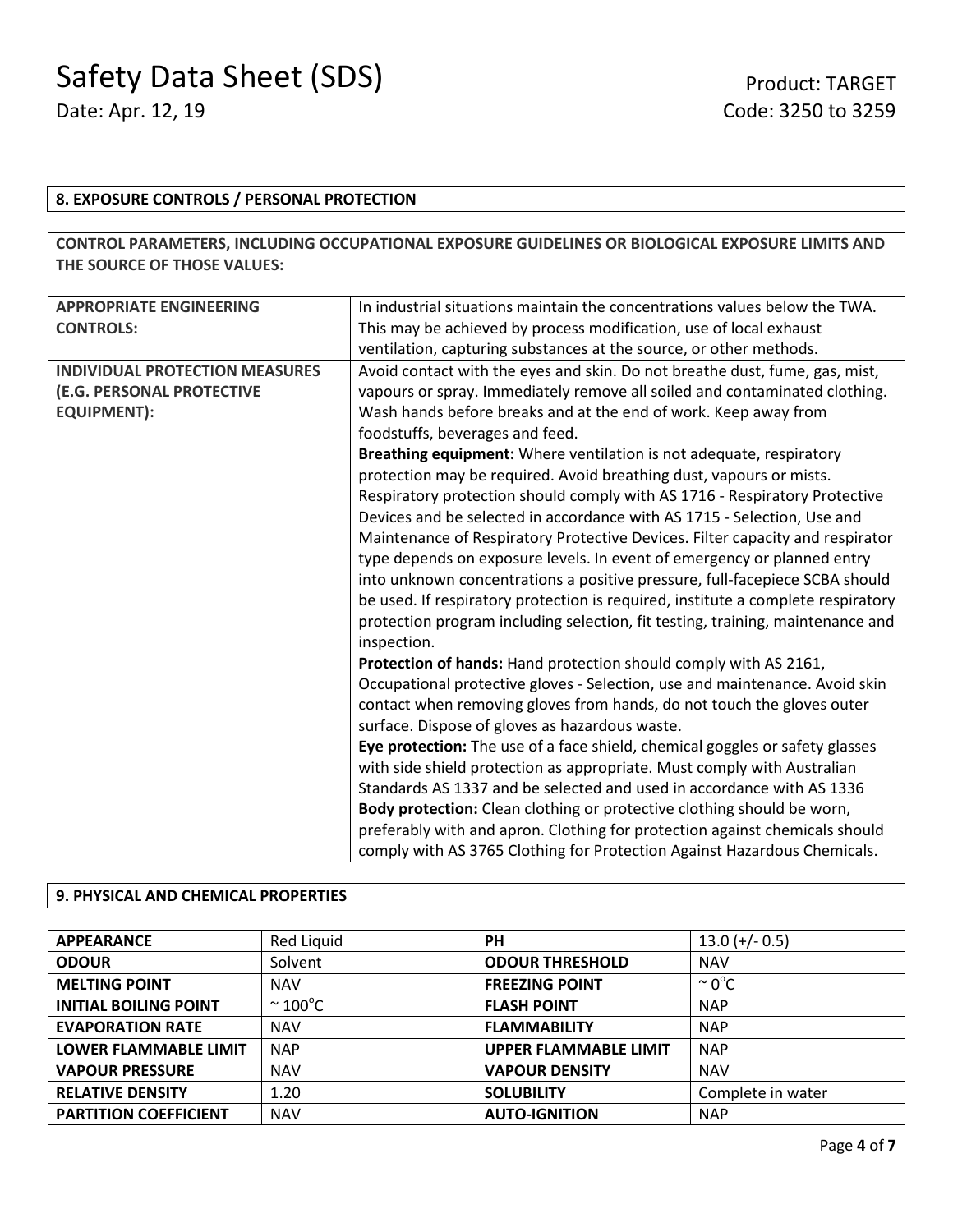|                      |            | <b>TEMPERATURE</b> |          |
|----------------------|------------|--------------------|----------|
| <b>DECOMPOSITION</b> | <b>NAV</b> | <b>VISCOSITY</b>   | 1500 cps |
| <b>TEMPERATURE</b>   |            |                    |          |

## **10. STABILITY AND REACTIVITY**

| <b>REACTIVITY:</b>                         | No specific test data related to reactivity available for this product or its |  |
|--------------------------------------------|-------------------------------------------------------------------------------|--|
|                                            | ingredients.                                                                  |  |
| <b>CHEMICAL STABILITY:</b>                 | The product is stable.                                                        |  |
| <b>POSSIBILITY OF HAZARDOUS REACTIONS:</b> | Contact with water, acids, flammable liquids, and organic halogen             |  |
|                                            | compounds (i.e. trichloroethylene) may risk of explosion or violent           |  |
|                                            | reaction, yielding heat and pressure which can burst an enclosed              |  |
|                                            | container. Contact with nitro compounds (i.e. nitromethane) can cause         |  |
|                                            | formation of shock sensitive salts. Contact with metals (i.e. aluminium,      |  |
|                                            | zinc, copper, magenisum, etc.), may produce formation of flammabe             |  |
|                                            | hydrogen gas. Exothermic dissolution.                                         |  |
| <b>CONDITIONS TO AVOID:</b>                | Exposure to moisture. Heat, flames, ignition sources and incompatibles.       |  |
| <b>INCOMPATIBLE MATERIALS:</b>             | Acids, azides, ammonium compounds, anyhydride compounds, copper,              |  |
|                                            | chloro organic compounds, flammable liquids, halogens, halogenated            |  |
|                                            | compounds, magnesium, metals and light metals, maleic anhydride,              |  |
|                                            | nitro compounds, organic materials, organohalogen compounds, water.           |  |
| <b>HAZARDOUS DECOMPOSITION PRODUCTS:</b>   | Under normal conditions of storage and use, hazardous decomposition           |  |
|                                            | products should not be produced.                                              |  |

## **11. TOXICOLOGICAL INFORMATION**

| ROUTES OF ENTRY: Oral, Dermal, Inhalation. |                                                                                                                                                                                                                                                                                                                                                                    |                                   |  |
|--------------------------------------------|--------------------------------------------------------------------------------------------------------------------------------------------------------------------------------------------------------------------------------------------------------------------------------------------------------------------------------------------------------------------|-----------------------------------|--|
| Component                                  | Value                                                                                                                                                                                                                                                                                                                                                              |                                   |  |
| 2-butoxyethanol                            | LD50 (Oral)                                                                                                                                                                                                                                                                                                                                                        | $1,300$ mg/kg (rat)               |  |
|                                            | LD50 (Dermal)                                                                                                                                                                                                                                                                                                                                                      | $>2,000$ mg/kg (rat)              |  |
| Monoethanolamine                           | LD50 (Dermal)                                                                                                                                                                                                                                                                                                                                                      | 2.46 (1.76 - 3.39) ml/kg (rabbit) |  |
|                                            |                                                                                                                                                                                                                                                                                                                                                                    |                                   |  |
|                                            | SYMPTOMS RELATED TO THE PHYSICAL, CHEMICAL AND TOXICOLOGICAL CHARACTERISTICS:                                                                                                                                                                                                                                                                                      |                                   |  |
| IF ON THE SKIN:                            | Extremely corrosive. May cause severe burns with deep ulceration. Burns are not immediately<br>painful, onset of pain may be minutes to hours.                                                                                                                                                                                                                     |                                   |  |
| IF ON THE EYE:                             | Extremely corrosive. May penetrate deeply, causing severe burns. In severe cases, ulceration<br>and permanent blindness may occur.                                                                                                                                                                                                                                 |                                   |  |
| <b>AFTER INGESTION:</b>                    | Harmful if swallowed. Ingestion of flakes or pellets varies in degree of irritation depending on<br>exposure. May cause violent pain in throat, vomiting, diarrhea, hematemesis, collapse and<br>possible death. May cause perforation and burns of the digestive tract (oesophagus and<br>stomach). If not immediately fatal, stricture of esophagus may develop. |                                   |  |
| <b>SENSITIZATION:</b>                      | No sensitizing effects known                                                                                                                                                                                                                                                                                                                                       |                                   |  |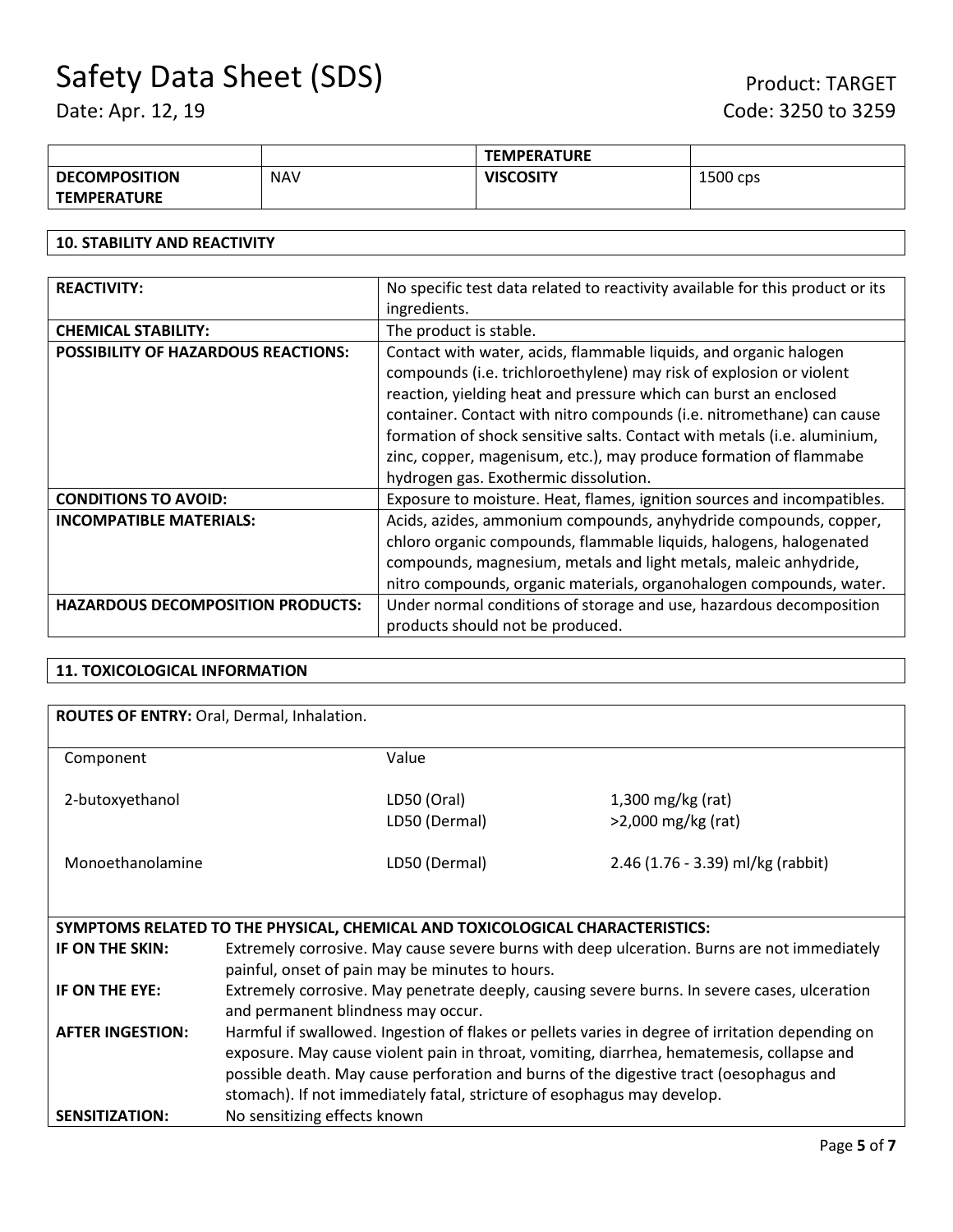**DELAYED AND IMMEDIATE EFFECTS, AND CHRONIC EFFECTS FROM SHORT-TERM AND LONG-TERM EXPOSURE:** 

Prolonged or frequent contact can cause eczema and inflammation of the skins as a results of degreasing.

**ADDITIONAL TOXICOLOGICAL INFORMATION:** The product shows the following dangers according to approved calculation methods for preparations: Irritant

**CARCINOGENIC CATEGORIES:** None of the ingredients are listed General : No known significant effects or critical hazards. Carcinogenicity : No known significant effects or critical hazards. Mutagenicity : No known significant effects or critical hazards. Teratogenicity : No known significant effects or critical hazards. Developmental effects : No known significant effects or critical hazards.

## Fertility effects : No known significant effects or critical hazards.

### **12. ECOLOGICAL INFORMATION**

| Chemical name / Nom du produit chimique | Means of exposure / Moyens<br>d'expositions                     | Value / Valeur                     |
|-----------------------------------------|-----------------------------------------------------------------|------------------------------------|
| 2-butoxyethanol                         | EC50 (Daphnia magna, 48 hr)<br>LC50 (Oncorhynchus mykiss, 96 h) | 1,550 mg/l<br>$1,474 \text{ mg/l}$ |
| Monoethanolamine                        | LC50 (Daphnia; 48 h)<br>LC50 (Fathead Minnow; 96 h)             | 93 $mg/L$<br>$206 \text{ mg/L}$    |

| <b>ECOTOXICITY</b>               | No further information available                  |  |
|----------------------------------|---------------------------------------------------|--|
| PERSISTENCE AND DEGRADABILITY    | Not available.                                    |  |
| <b>BIOACCUMULATIVE POTENTIAL</b> | Not available.                                    |  |
| <b>MOBILITY IN SOIL</b>          | No further relevant information available.        |  |
| <b>OTHER ADVERSE EFFECTS</b>     | No known significant effects or critical hazards. |  |
|                                  |                                                   |  |

#### **13. DISPOSAL CONSIDERATIONS**

#### **Waste treatment methods:**

**Recommendation:** The generation of waste should be avoided or minimized wherever possible. Disposal of this product, solutions and any by-products should at all times comply with the requirements of environmental protection and waste disposal legislation and any regional local authority requirements. Dispose of surplus and non-recyclable products via a licensed waste disposal contractor. Waste should not be disposed of untreated to the sewer unless fully compliant with the requirements of all authorities with jurisdiction. Waste packaging should be recycled. Incineration or landfill should only be considered when recycling is not feasible.

**Uncleaned packagings:** This material and its container must be disposed of in a safe way. Care should be taken when handling emptied containers that have not been cleaned or rinsed out. Empty containers or liners may retain some product residues. Avoid dispersal of spilled material and runoff and contact with soil, waterways, drains and sewers. **Recommendation:** Disposal must be made according to official regulations.

**Recommended cleansing agent:** Water.